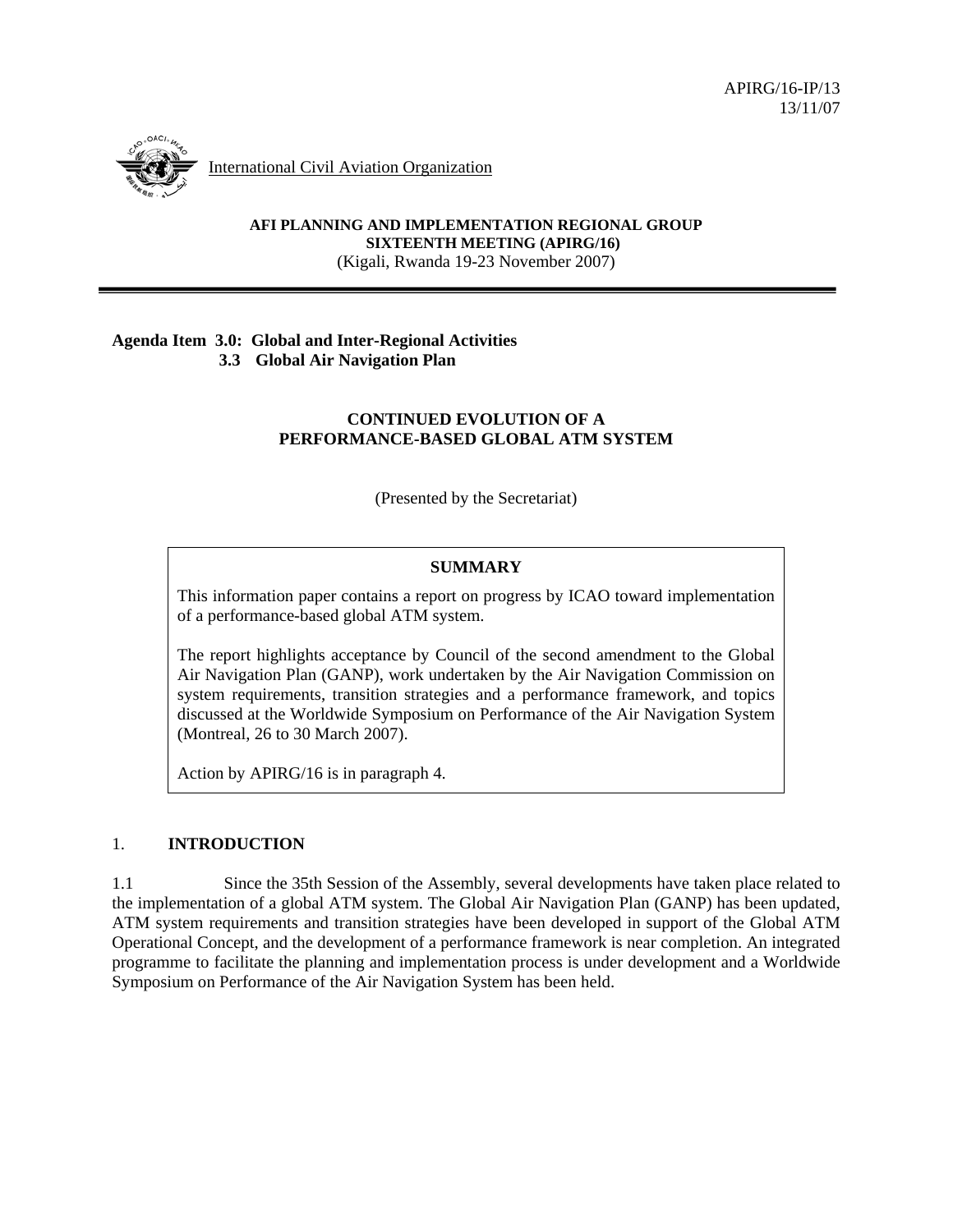### 2. **ICAO EFFORTS TOWARD IMPLEMENTATION OF A GLOBAL ATM SYSTEM**

#### 2.1 **Update of the Global Air Navigation Plan and development of an integrated programme to support implementation planning**

2.1.1 On 30 November 2006, the Council accepted the second amendment of the *Global Air Navigation Plan* (GANP) (Doc 9750). This amendment originated from the Sixth Air Navigation Commission Consultation Meeting with Industry on Fostering the Implementation of the Recommendations of the Eleventh Air Navigation Conference (2004).

2.1.2 The GANP now contains a set of twenty-three Global Plan Initiatives (GPIs) which stem from the industry roadmap. The initiatives are a logical progression of the evolutionary work already accomplished by the planning and implementation regional groups (PIRGs) and will integrate into the present planning framework.

2.1.3 The GANP will be supported by planning tools (e.g. software applications, planning documentation, web-based reporting forms and project management tools). As States and PIRGs consider improvements to the regional air navigation infrastructures, it is intended that they will use the GPIs and associated common programme templates as the basis for establishing performance objectives and implementation timelines, as well as to develop a comprehensive schedule and programme of planning activities to achieve the work.

2.1.4 A planning framework called Air Navigation Integrated Programme (ANIP) has been developed to facilitate the planning processes. The framework will serve as an ICAO internal tool and help to ensure the integration of the GANP and the regional plans and associated work programmes. The planning framework will be supported by software and a website to serve as a mechanism for monitoring and review by management and governing bodies of the detailed activities and time lines which should lead to the realization of the global air navigation system as envisaged in the operational concept.

### 2.2 **ATM system requirements**

2.2.1 In response to Council's request to determine ATM requirements necessary to support the implementation of a global ATM system, the guidance material, in the form of the *Manual on Air Traffic Management System Requirements* (Doc 9882) has been developed. A draft of this Manual is posted on the ICAO-NET pending editorial finalization and translation.

### 2.3 **Performance-based transition strategies**

2.3.1 Furthermore, in support of implementation of a global ATM system, the Commission developed Part I of the *Manual on Global Performance of the Air Navigation System* (Doc 9883), entitled *Performance-Based Transition Guidelines.* It is posted to the ICAO-NET, pending editorial finalization and translation.

2.3.2 An important objective of this document is to raise general awareness of the need to change the way in which the evolution of ATM is planned at national, regional and global levels and to support the GANP as a transition planning document. Planning choices increasingly need to be justified in advance by a thorough analysis of anticipated performance needs, expected benefits and achievement timelines. Such explicit management and planning of ATM performance will be needed to ensure that throughout the transition process the expectations of the ATM community are met.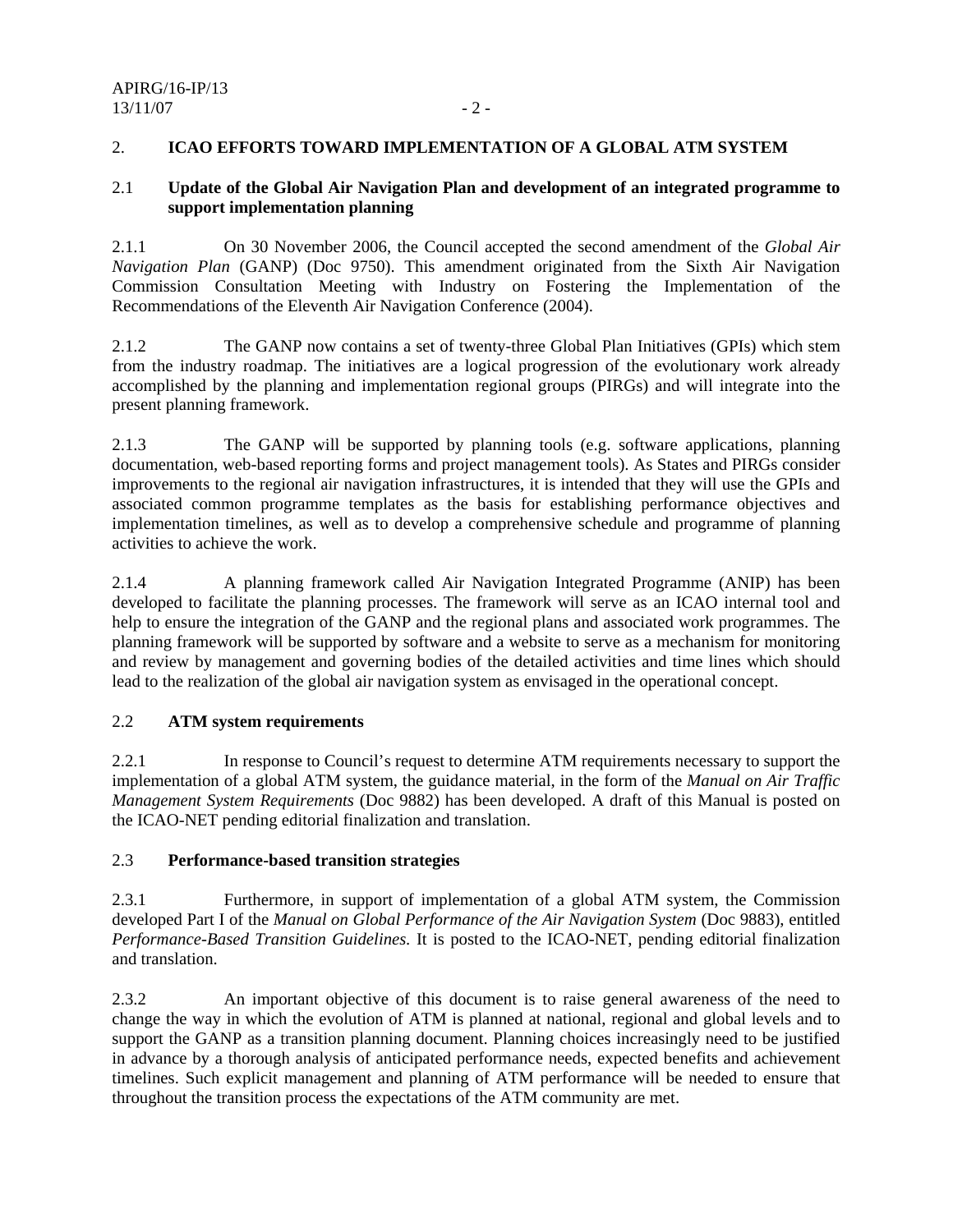2.3.3 Another objective of Doc 9883 is to provide practical guidance to PIRGs and other ICAO bodies on how to integrate a performance-based approach into their work. Furthermore, a globally harmonized and agreed approach to transition planning is necessary in order to enable States and regions to work collaboratively in the development of their transition arrangements.

2.3.4 This document should not be considered in isolation, but in the context of other related documents such as: *Global Air Traffic Management Operational Concept* (Doc 9854) providing the overall vision and direction; the *Air Traffic Management System Requirements* (Doc 9882), elaborating the overall vision into material specifying the functional evolution of ATM; and the *Global Plan* (Doc 9750), serving as the basis for harmonized and coordinated implementation planning.

### 2.4 **Performance framework**

2.4.1 In addition to encouraging work be undertaken on ATM requirements and transition strategies, the Council urged to take steps necessary to ensure that the future global ATM system be performance-based and that the performance objectives and targets for the future system be developed in a timely manner. This guidance material is expected to be completed by the end of 2007. Its main objectives are:

- a) to raise awareness for the need to change the way in which the evolution of ATM is planned at national, regional and global levels;
- b) to provide initial guidance on how to adopt a performance-based approach in the transition from today's ATM system towards the future ATM system as described in Doc 9854; and
- c) to promote a globally harmonized and agreed approach to transition planning in order for regions and States to work collaboratively in developing their future transition arrangements towards the ATM system envisioned in the Global ATM Operational Concept.

# 3. **WORLDWIDE SYMPOSIUM ON PERFORMANCE OF THE AIR NAVIGATION SYSTEM**

3.1 The Worldwide Symposium on Performance of the Air Navigation System was held in Montreal from 26 to 30 March 2007. More than 400 participants from States, international organizations and industry attended the event. Where discussions focussed on the way forward for the aviation community at this juncture, a number of avenues were suggested. These included implementation of area navigation (RNAV) and Required Navigation Performance in accordance with the Performance-Based Navigation (PBN) concept; use of the GANP in performance-based transition planning; collaboration on establishing performance indicators; performance measurement and reporting by air navigation service providers (ANSPs); use of the ICAO key performance areas (KPAs) for performance management; implementation by States of safety programmes and establishment of acceptable levels of safety; implementation of safety management systems by service providers, aircraft operators, aerodromes and maintenance organizations; and use of the Global Aviation Safety Plan (GASP) to meet safety performance objectives.

3.2 As for the role of ICAO, topics focussed on were advancement of the performance work in operational, technical, safety and management areas; assurance of global interoperability between